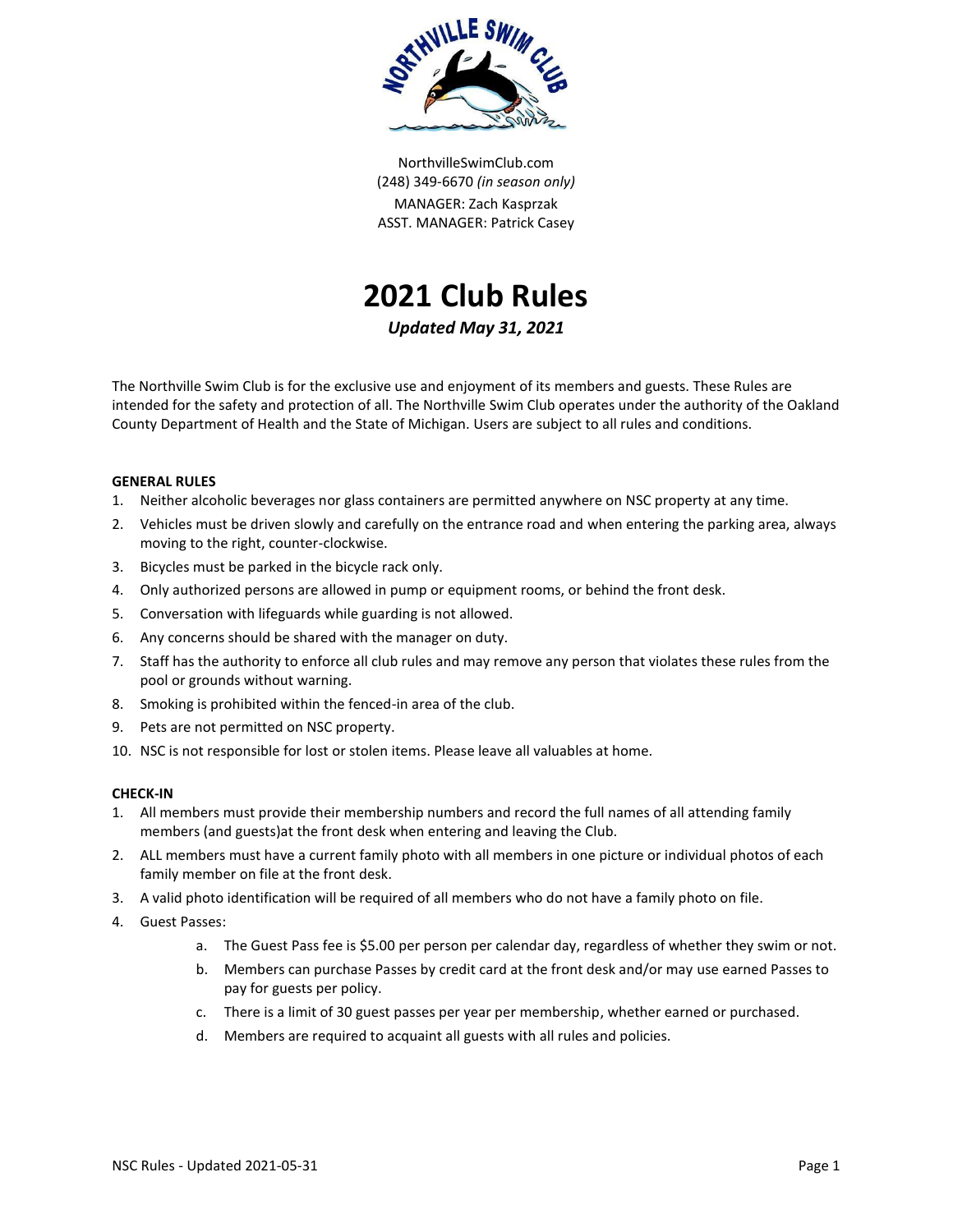### **RULES RELATED TO ALL POOLS**

- 1. All swimmers are required to take a shower using soap each time before entering the water.
- 2. Persons wishing to sit on the side of the pool must soap/shower any body parts that will go in the water or will be splashed by water.
- 3. Those leaving the pool for any amount of time or using the grassy area must re-shower before entering the pool.
- 4. Individuals with skin abrasions, colds, coughs, inflamed eyes, infections or wearing bandages are not permitted to swim.
- 5. Infants and toddlers not yet potty trained must wear diapers made especially for swimming.
- 6. Personal flotation devices, snorkels, masks or goggles that cover the nose, or fins/flippers are not permitted in any pool.
- 7. A long whistle from the Lifeguard means clear the pool until further notice.
- 8. Pools will be closed if there is lightning or thunder and will remain closed up to 30 minutes after the last occurrence of either lightning or thunder.
- 9. NO gum, candy, or food is allowed in any of the pools.
- 10. Removal of drain covers, grates, etc. is prohibited.

#### **MAIN POOL**

- 1. Swimmers are not permitted to hang on or jump over any lines dividing the pool.
- 2. Lines dividing the pool for specific activities are not to be trespassed.
- 3. Back dives, handstand dives, flips, or any other unsafe entries are not permitted.
- 4. Shoulder rides, throwing people, or other unsafe stunts are not permitted.
- 5. Dunking, splashing, games, or other activities are not permitted if they restrict the free and comfortable swimming of others.
- 6. On designated float nights (see website calendar), no oversize/multiple person floats are allowed.

#### **DIVING POOL**

- 1. Once you climb the ladder to any diving board, you may only exit by jumping into the pool; climbing down ladders is prohibited.
- 2. Divers must wait on the deck for the previous diver to leave the board and wait on the board for the previous diver to swim to the ladder.
- 3. Divers may bounce only once for each dive.
- 4. Divers must go straight off the end of the boards.
- 5. There is one designated ladder for each board. Divers must use the correct ladder for each board when exiting the pool.
- 6. Free swimming is not allowed in the diving pool except during designated non-diving times. After diving, divers must swim directly to the ladder without delay.
- 7. Hanging, sitting, handstand, or other unsafe dives are not permitted.

# **BABY POOL**

- 1. This pool is for children not yet in 1st grade who must be accompanied by a supervising adult who remains in the fenced-in area at all times.
- 2. Please leave the gate to the baby pool closed at all times.
- 3. There is no lifeguard in the baby pool area. Swimming liability is assumed by the adult responsible for each child.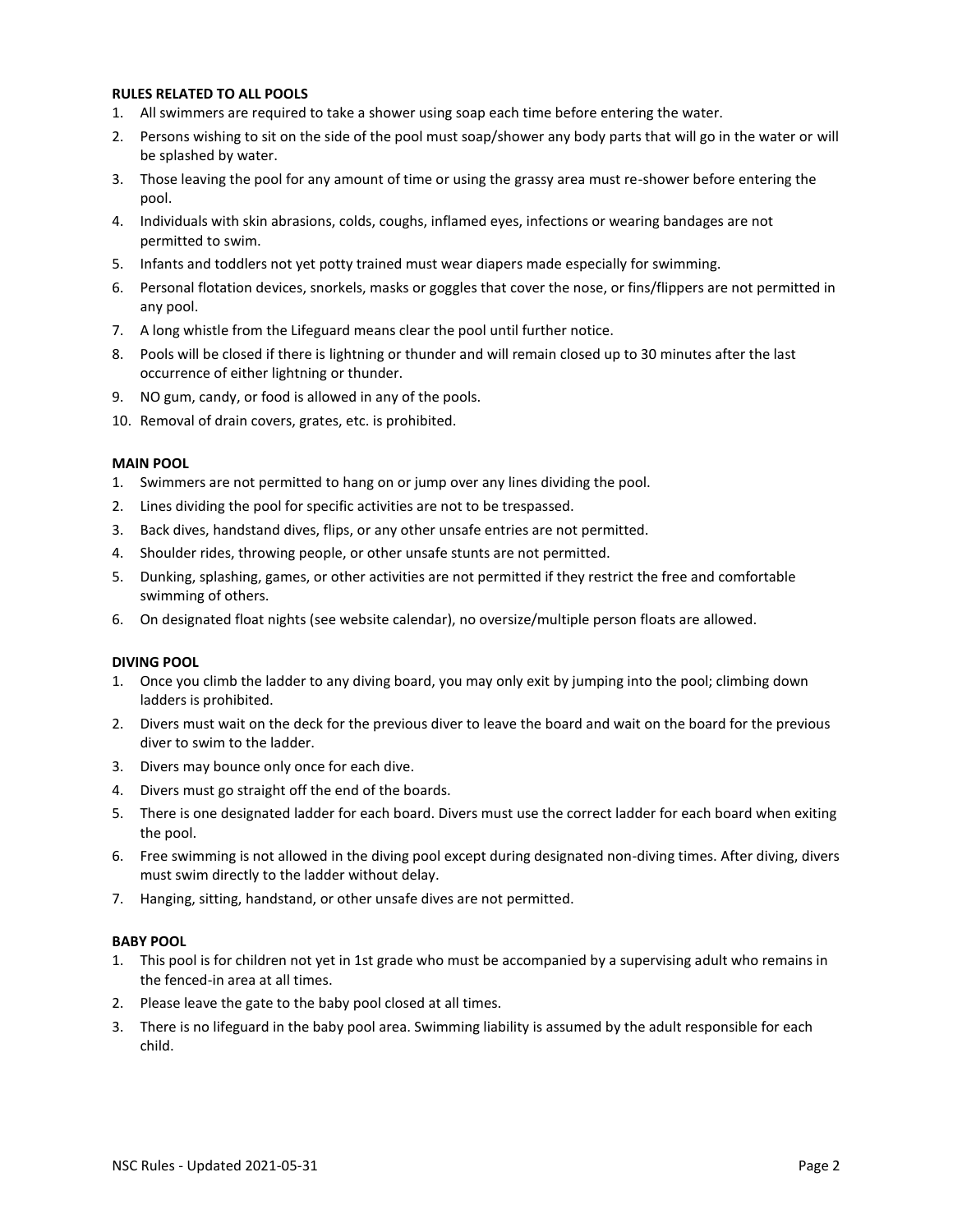# **SLIDE**

- 1. Only sitting, feet-first slides are allowed.
- 2. Only one person is allowed on the slide at a time. You may not climb the ladder until the slide is clear.
- 3. Once on the slide you may not climb down the ladder.
- 4. You must wait for the landing area to be clear to slide.
- 5. Once in the water you must clear the landing area quickly.
- 6. Slide manufacturer recommends users be 48" or taller.

# **COMMON AREAS**

- 1. Please do not litter. Use recycling bins where available and designated.
- 2. Recreation equipment signed out at the front desk must be returned in the same condition as when it was loaned.
- 3. Gas grills are available. Users are responsible for cleaning after each and every use.
- 4. The playground, basketball and volleyball court areas are unsupervised. Use of these areas is at your own assumed risk. Only age appropriate play is permitted.
- 5. Umbrellas are to be operated by STAFF only. They are not to be monopolized.
- 6. Lane lines are to be installed or removed by staff only.
- 7. The Cabana and Snack Shack are for the comfort and convenience of members and guests. Please share and maintain appropriately.
- 8. Overall, NSC facilities are for the use and enjoyment of all. Consideration of others is requested at all times.

# **BATHHOUSE AREA**

- 1. No horseplay of any kind is allowed in the locker rooms or shower rooms.
- 2. Locks on lockers are not allowed for overnight use and will be removed.
- 3. Using cameras or cell phones is prohibited while in the bath house area.

### **POOL DECK**

- 1. Food and beverages are NEVER allowed on the concrete pool deck. Please only consume food and beverages in the grassy areas, under the cabana, or on the elevated wooden deck.
- 2. Street shoes are not allowed on the deck between the red line and the pools.
- 3. Chairs or other obstructions are not allowed between the red line and the pools.
- 4. Running, pushing, wrestling, ball playing and other undue disturbances are prohibited on the deck.
- 5. Suntan lotions are permitted on the deck, but the user must take a soap shower before entering any pool.

### **AGE RESTRICTIONS**

- 1. Adults are those persons 18 years of age or older and/or who have graduated from High School.
- 2. The baby pool is for children not yet in 1st Grade who MUST be accompanied by a supervising adult at all times.
- 3. To use the 3-meter diving board, children must have passed a pool safety/diving safety test.
- 4. Children who have not completed the 5th grade must be accompanied by an adult at all times.
- 5. Children entering 6th grade must pass a water safety test to remain at the pool without an adult and must comply with all rules. A child or teen that violates the rules may lose the right to attend NSC without supervision at NSC's discretion.
- 6. Staff may at times announce that the lounges, chairs, and umbrellas are for adult use only.